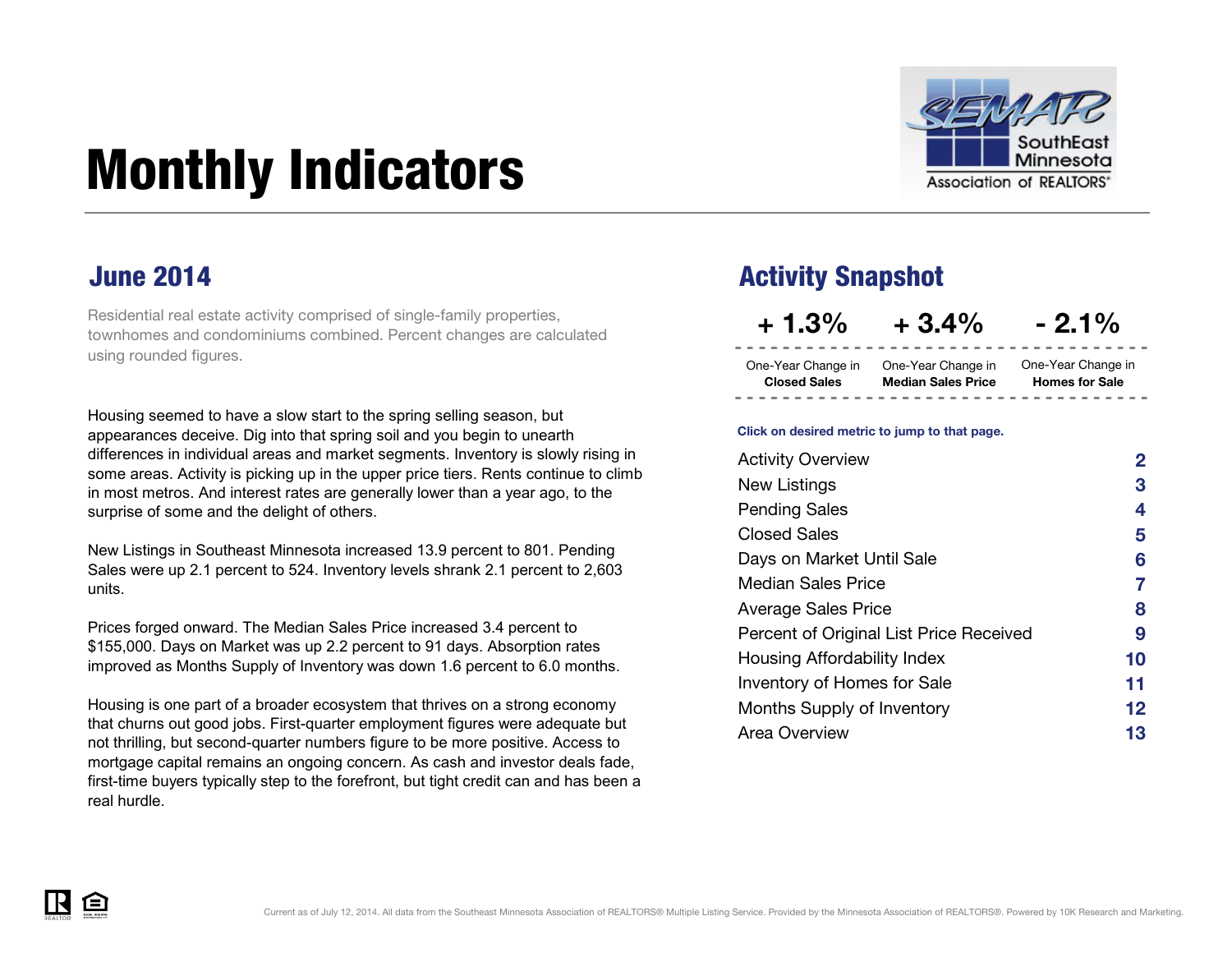### <span id="page-1-0"></span>Activity Overview

Key metrics by report month and for year-to-date (YTD) starting from the first of the year.



| <b>Key Metrics</b>           | <b>Historical Sparkbars</b>                  | $6 - 2013$ | $6 - 2014$ | <b>Percent Change</b> |           | <b>YTD 2013 YTD 2014</b> | Percent Change |
|------------------------------|----------------------------------------------|------------|------------|-----------------------|-----------|--------------------------|----------------|
| <b>New Listings</b>          | $6 - 2011$<br>6-2012<br>6-2013<br>$6 - 2014$ | 703        | 801        | $+13.9%$              | 4,027     | 4,010                    | $-0.4%$        |
| <b>Pending Sales</b>         | $6 - 2011$<br>6-2012<br>6-2013<br>$6 - 2014$ | 513        | 524        | $+2.1%$               | 2,833     | 2,805                    | $-1.0%$        |
| <b>Closed Sales</b>          | $6 - 2011$<br>6-2012<br>6-2013<br>$6 - 2014$ | 616        | 624        | $+1.3%$               | 2,540     | 2,426                    | $-4.5%$        |
| <b>Days on Market</b>        | 6-2012<br>$6 - 2011$<br>6-2013<br>6-2014     | 89         | 91         | $+2.2%$               | 105       | 99                       | $-5.7%$        |
| <b>Median Sales Price</b>    | $6 - 2011$<br>$6 - 2012$<br>6-2013<br>6-2014 | \$149,900  | \$155,000  | $+3.4%$               | \$140,000 | \$141,938                | $+1.4%$        |
| <b>Average Sales Price</b>   | $6 - 2011$<br>6-2012<br>6-2013<br>$6 - 2014$ | \$167,938  | \$180,949  | $+7.7%$               | \$157,965 | \$161,183                | $+2.0%$        |
| Pct. of Orig. Price Received | $6 - 2011$<br>$6 - 2012$<br>6-2013<br>6-2014 | 94.9%      | 94.5%      | $-0.4%$               | 93.3%     | 93.1%                    | $-0.2%$        |
| <b>Affordability Index</b>   | $6 - 2012$<br>6-2013<br>$6 - 2011$<br>6-2014 | 236        | 254        | $+7.6%$               | 253       | 278                      | $+9.9%$        |
| <b>Homes for Sale</b>        | $6 - 2011$<br>6-2012<br>6-2013<br>$6 - 2014$ | 2,659      | 2,603      | $-2.1%$               |           |                          |                |
| <b>Months Supply</b>         | $6 - 2011$<br>6-2012<br>6-2013<br>6-2014     | 6.1        | 6.0        | $-1.6%$               |           |                          |                |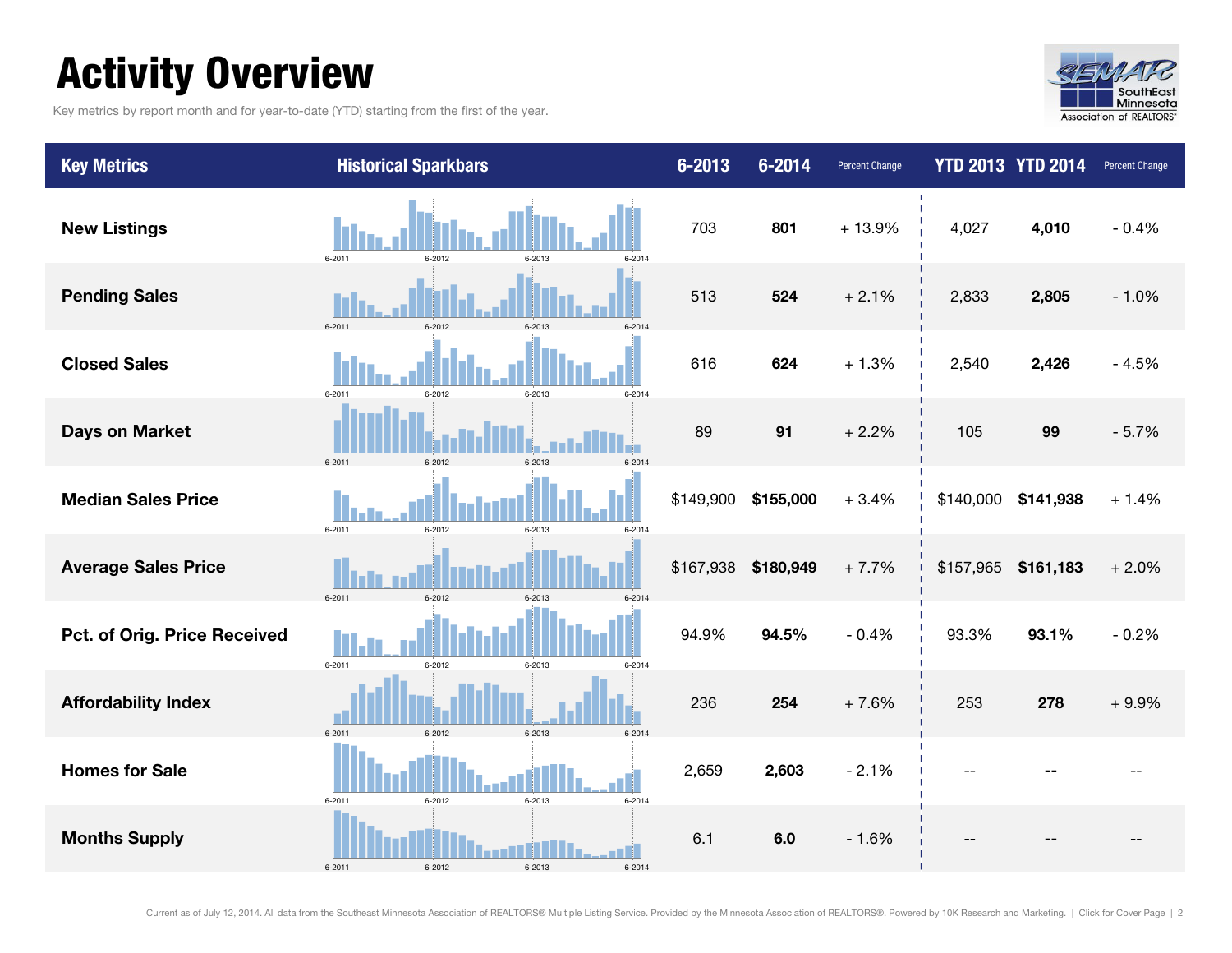### <span id="page-2-0"></span>New Listings

A count of the properties that have been newly listed on the market in a given month.





| <b>New Listings</b> |     | <b>Prior Year</b> | <b>Percent Change</b> |
|---------------------|-----|-------------------|-----------------------|
| <b>July 2013</b>    | 682 | 589               | $+15.8%$              |
| August 2013         | 683 | 636               | $+7.4%$               |
| September 2013      | 587 | 506               | $+16.0%$              |
| October 2013        | 541 | 462               | $+17.1%$              |
| November 2013       | 332 | 402               | $-17.4%$              |
| December 2013       | 254 | 257               | $-1.2%$               |
| January 2014        | 393 | 481               | $-18.3%$              |
| February 2014       | 457 | 511               | $-10.6%$              |
| March 2014          | 700 | 753               | $-7.0\%$              |
| April 2014          | 854 | 752               | $+13.6%$              |
| May 2014            | 805 | 827               | $-2.7%$               |
| <b>June 2014</b>    | 801 | 703               | $+13.9%$              |
| 12-Month Avg        | 591 | 573               | $+3.1%$               |

### Historical New Listings by Month

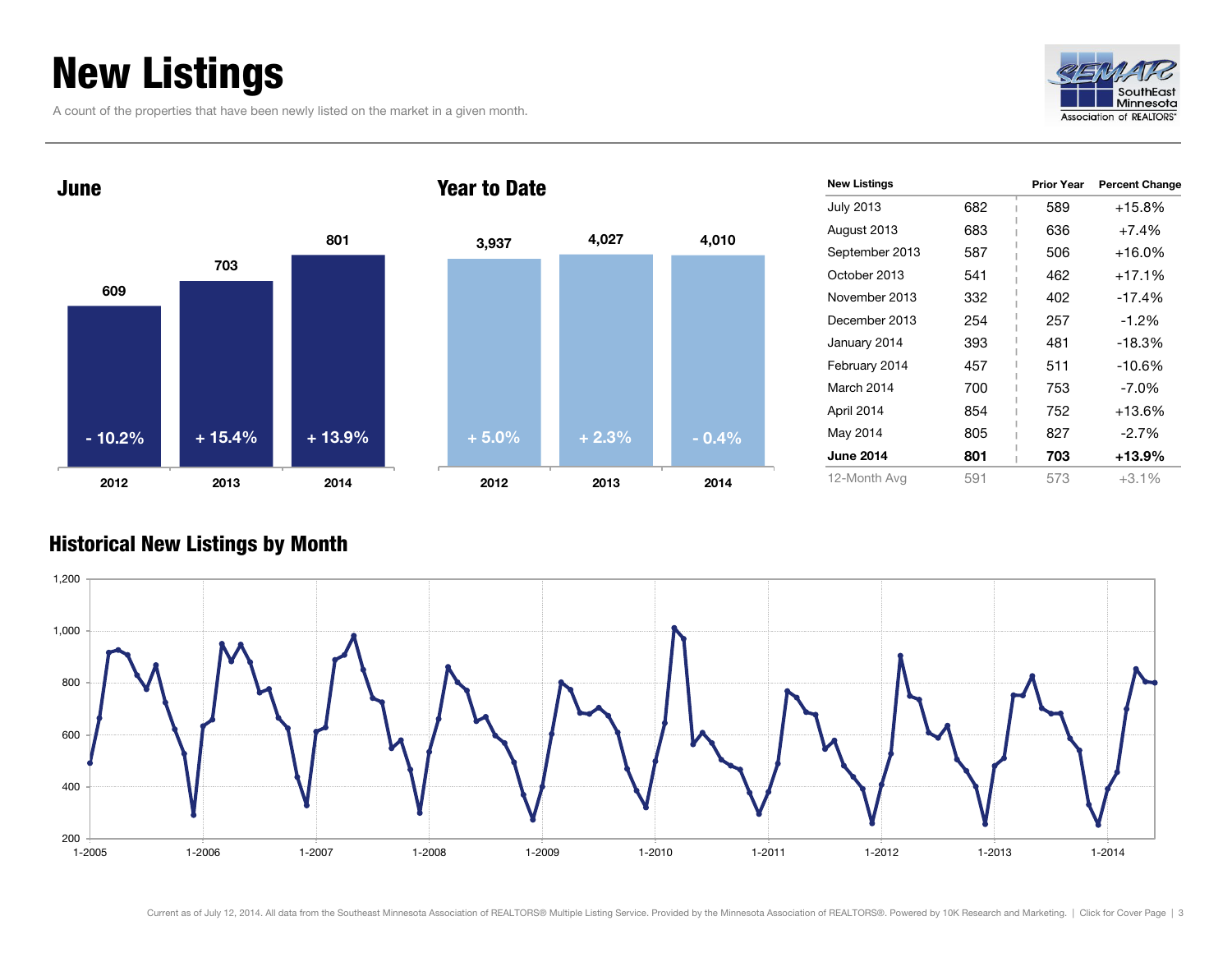### <span id="page-3-0"></span>Pending Sales

A count of the properties on which offers have been accepted in a given month.





| <b>Pending Sales</b> |     | <b>Prior Year</b> | <b>Percent Change</b> |
|----------------------|-----|-------------------|-----------------------|
| <b>July 2013</b>     | 474 | 462               | $+2.6%$               |
| August 2013          | 482 | 500               | -3.6%                 |
| September 2013       | 411 | 385               | $+6.8%$               |
| October 2013         | 422 | 429               | $-1.6%$               |
| November 2013        | 339 | 310               | $+9.4%$               |
| December 2013        | 278 | 290               | $-4.1\%$              |
| January 2014         | 341 | 325               | +4.9%                 |
| February 2014        | 327 | 384               | $-14.8%$              |
| March 2014           | 433 | 470               | -7.9%                 |
| April 2014           | 626 | 586               | $+6.8%$               |
| May 2014             | 554 | 555               | $-0.2\%$              |
| <b>June 2014</b>     | 524 | 513               | $+2.1%$               |
| 12-Month Avg         | 434 | 434               | $0.0\%$               |

#### Historical Pending Sales by Month

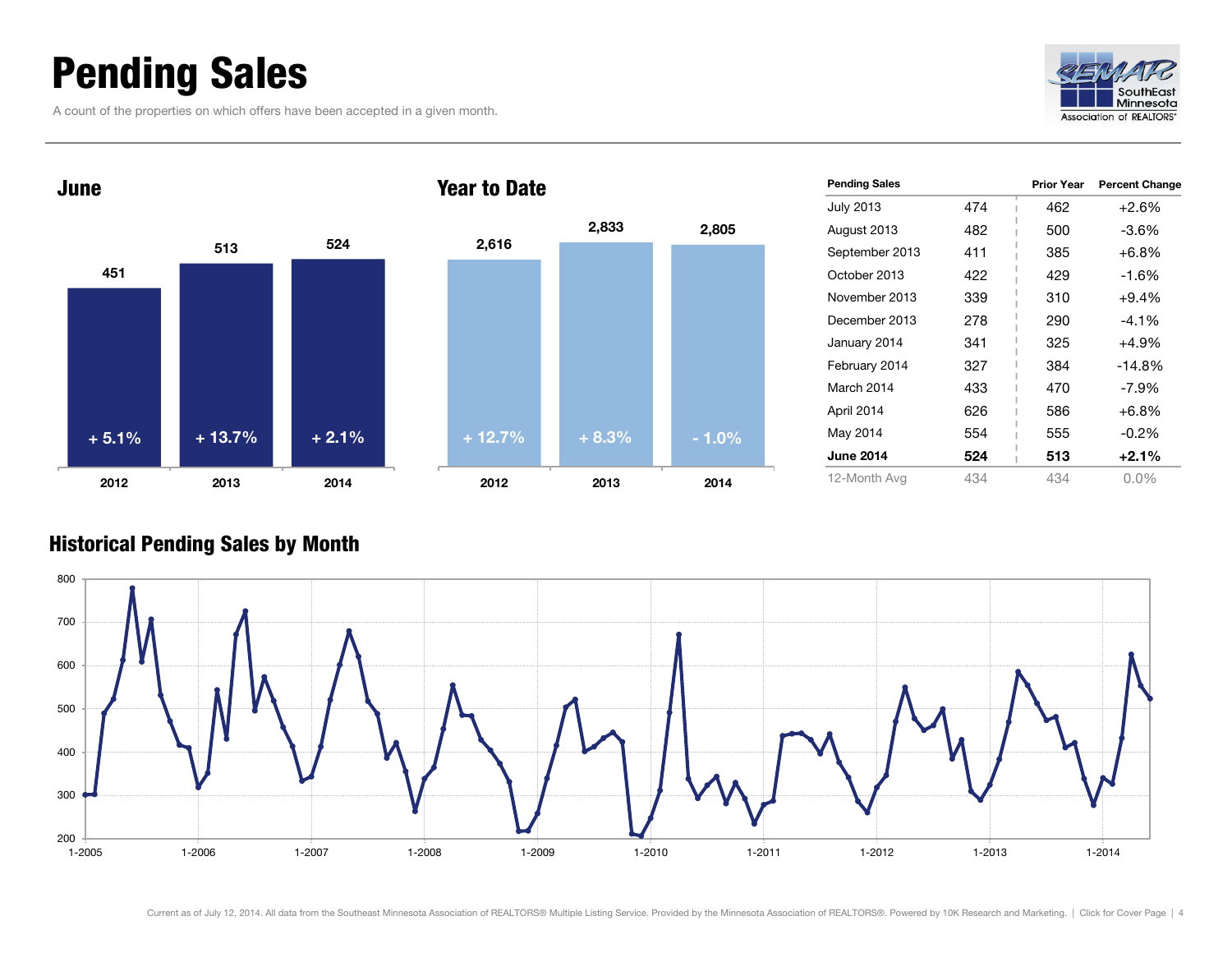### <span id="page-4-0"></span>Closed Sales

A count of the actual sales that closed in a given month.





#### Year to Date



| <b>Closed Sales</b> |     | <b>Prior Year</b> | <b>Percent Change</b> |
|---------------------|-----|-------------------|-----------------------|
| July 2013           | 525 | 441               | $+19.0%$              |
| August 2013         | 516 | 526               | $-1.9%$               |
| September 2013      | 476 | 418               | $+13.9%$              |
| October 2013        | 425 | 470               | $-9.6%$               |
| November 2013       | 385 | 368               | +4.6%                 |
| December 2013       | 405 | 354               | $+14.4%$              |
| January 2014        | 270 | 256               | $+5.5%$               |
| February 2014       | 278 | 276               | $+0.7%$               |
| March 2014          | 328 | 391               | $-16.1%$              |
| April 2014          | 386 | 423               | $-8.7%$               |
| May 2014            | 540 | 578               | $-6.6%$               |
| <b>June 2014</b>    | 624 | 616               | $+1.3%$               |
| 12-Month Avg        | 430 | 426               | $+0.9%$               |

#### Historical Closed Sales by Month

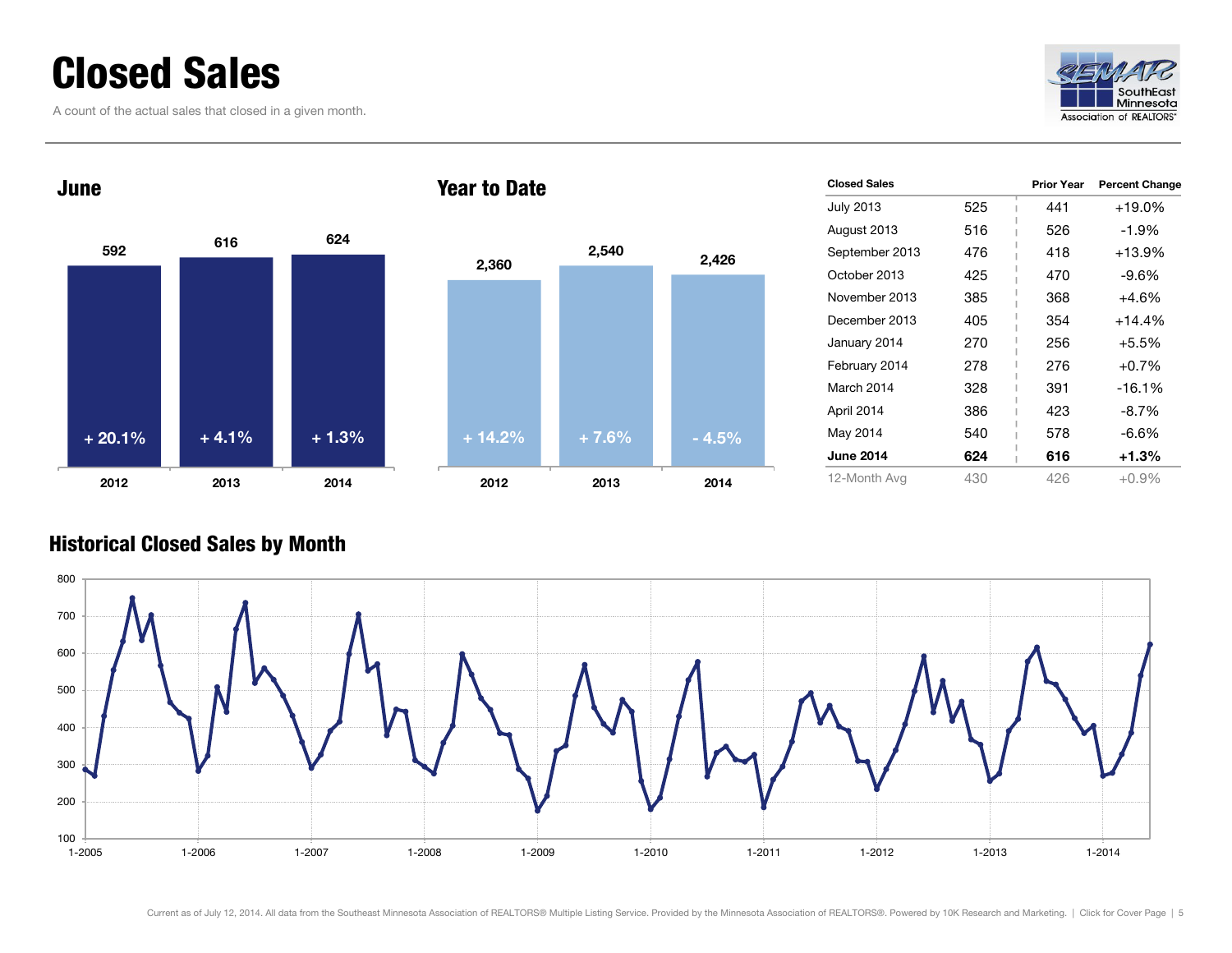### <span id="page-5-0"></span>Days on Market Until Sale

Average number of days between when a property is listed and when an offer is accepted in a given month.





| Days on Market   |     | <b>Prior Year</b> | <b>Percent Change</b> |
|------------------|-----|-------------------|-----------------------|
| <b>July 2013</b> | 82  | 105               | $-21.9%$              |
| August 2013      | 95  | 100               | $-5.0\%$              |
| September 2013   | 93  | 112               | $-17.0%$              |
| October 2013     | 100 | 110               | $-9.1%$               |
| November 2013    | 93  | 101               | $-7.9\%$              |
| December 2013    | 108 | 123               | $-12.2%$              |
| January 2014     | 111 | 116               | $-4.3%$               |
| February 2014    | 108 | 117               | $-7.7\%$              |
| March 2014       | 107 | 113               | $-5.3\%$              |
| April 2014       | 105 | 117               | $-10.3%$              |
| May 2014         | 90  | 99                | $-9.1%$               |
| <b>June 2014</b> | 91  | 89                | $+2.2%$               |
| 12-Month Avg     | 99  | 108               | $-8.3%$               |

#### Historical Days on Market Until Sale by Month

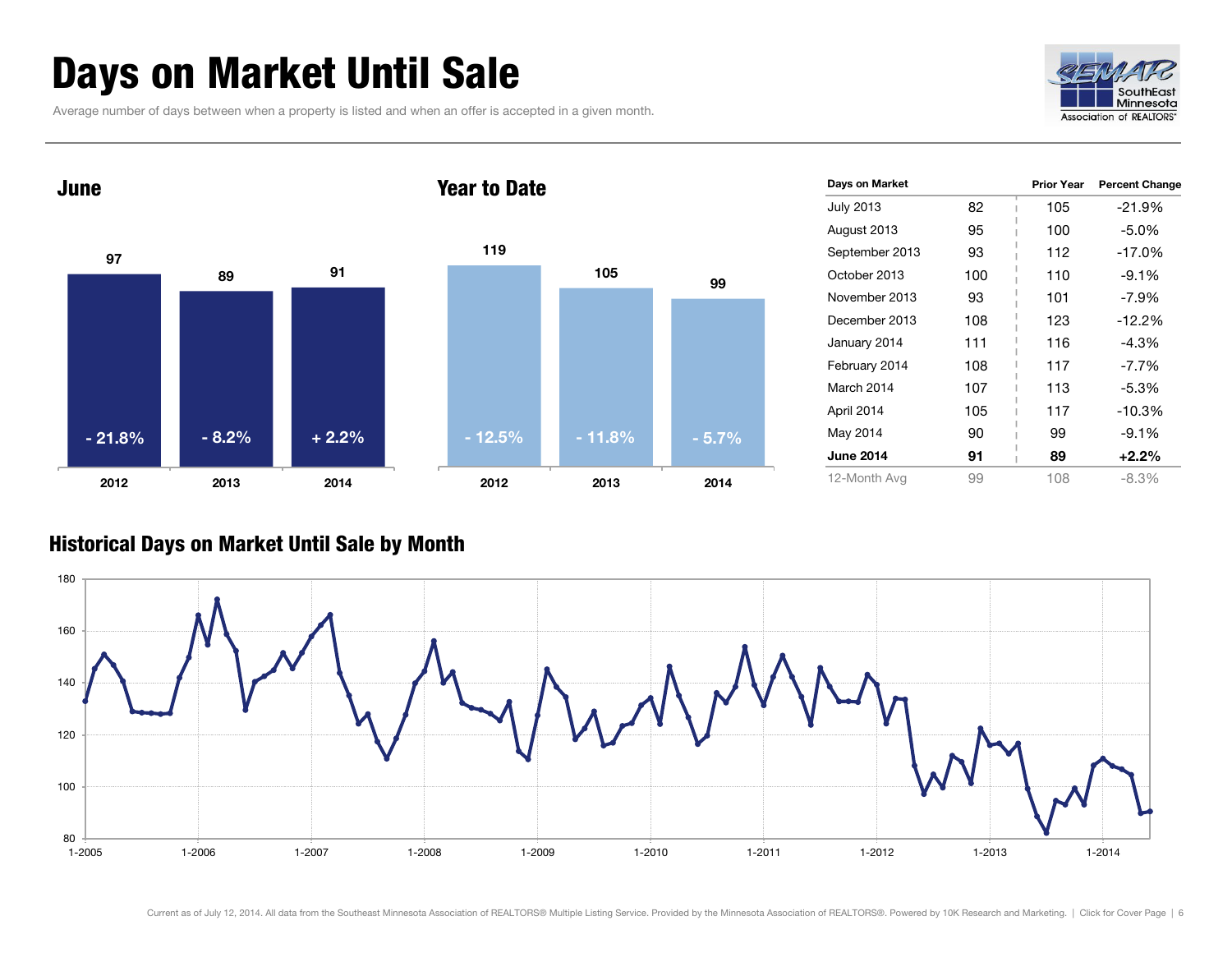### <span id="page-6-0"></span>Median Sales Price

|  | Point at which half of the sales sold for more and half sold for less, not accounting for seller concessions, in a given month. |
|--|---------------------------------------------------------------------------------------------------------------------------------|
|  |                                                                                                                                 |



**\$144,900 \$149,900 \$155,000 2012 2013 2014** June **\$133,200 \$140,000 \$141,938 2012 2013 2014** Year to Date **+ 4.2% + 3.5% + 3.4% + 6.6% + 5.1% + 1.4%**

| <b>Median Sales Price</b> |           | <b>Prior Year</b> | <b>Percent Change</b> |
|---------------------------|-----------|-------------------|-----------------------|
| <b>July 2013</b>          | \$150,200 | \$150,000         | $+0.1%$               |
| August 2013               | \$145,000 | \$137,000         | $+5.8%$               |
| September 2013            | \$132,250 | \$129,000         | $+2.5%$               |
| October 2013              | \$139,450 | \$128,350         | $+8.6\%$              |
| November 2013             | \$139,900 | \$134,250         | $+4.2%$               |
| December 2013             | \$124,900 | \$129,400         | $-3.5%$               |
| January 2014              | \$120,300 | \$130,300         | $-7.7\%$              |
| February 2014             | \$124,000 | \$133,000         | $-6.8\%$              |
| March 2014                | \$139,500 | \$132,900         | $+5.0%$               |
| April 2014                | \$135,000 | \$135,000         | $0.0\%$               |
| May 2014                  | \$148,750 | \$145,000         | $+2.6%$               |
| <b>June 2014</b>          | \$155,000 | \$149,900         | $+3.4\%$              |
| 12-Month Avg              | \$137,854 | \$136,175         | $+1.2%$               |

#### Historical Median Sales Price by Month

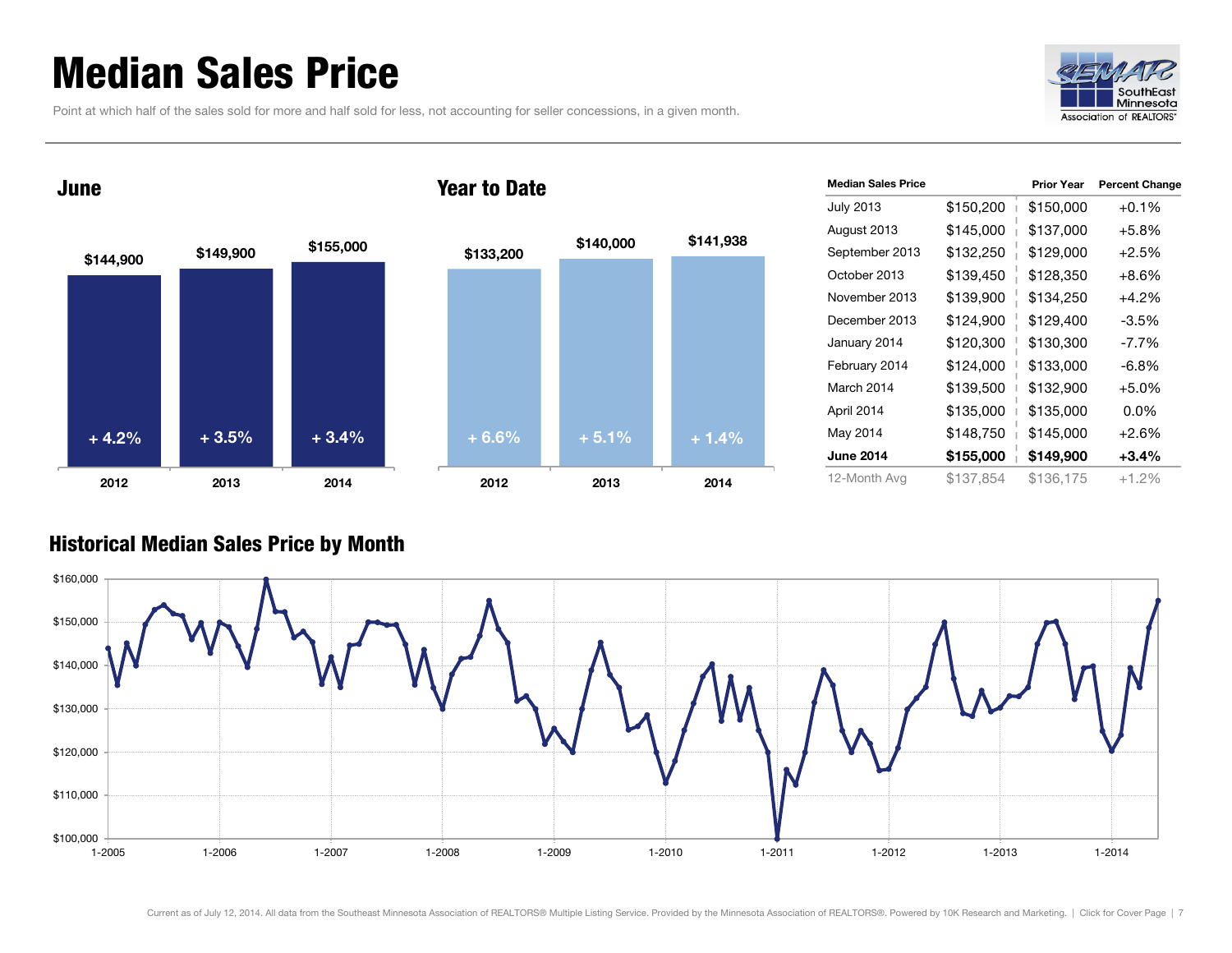### <span id="page-7-0"></span>Average Sales Price

Average sales price for all closed sales, not accounting for seller concessions, in a given month.





| <b>Average Sales Price</b> |           | <b>Prior Year</b> | <b>Percent Change</b> |
|----------------------------|-----------|-------------------|-----------------------|
| <b>July 2013</b>           | \$168,175 | \$170,626         | $-1.4%$               |
| August 2013                | \$168,026 | \$148,358         | $+13.3%$              |
| September 2013             | \$159,220 | \$148,530         | $+7.2%$               |
| October 2013               | \$161,528 | \$146,988         | $+9.9%$               |
| November 2013              | \$161,540 | \$150,428         | $+7.4%$               |
| December 2013              | \$152,008 | \$149,679         | $+1.6%$               |
| January 2014               | \$147,782 | \$142,527         | $+3.7%$               |
| February 2014              | \$137,808 | \$147,624         | -6.6%                 |
| March 2014                 | \$154,463 | \$152,445         | $+1.3%$               |
| April 2014                 | \$153,429 | \$154,141         | $-0.5\%$              |
| May 2014                   | \$166,667 | \$165,597         | $+0.6%$               |
| <b>June 2014</b>           | \$180,949 | \$167,938         | $+7.7%$               |
| 12-Month Avg               | \$159,300 | \$153.740         | +3.6%                 |

#### Historical Average Sales Price by Month

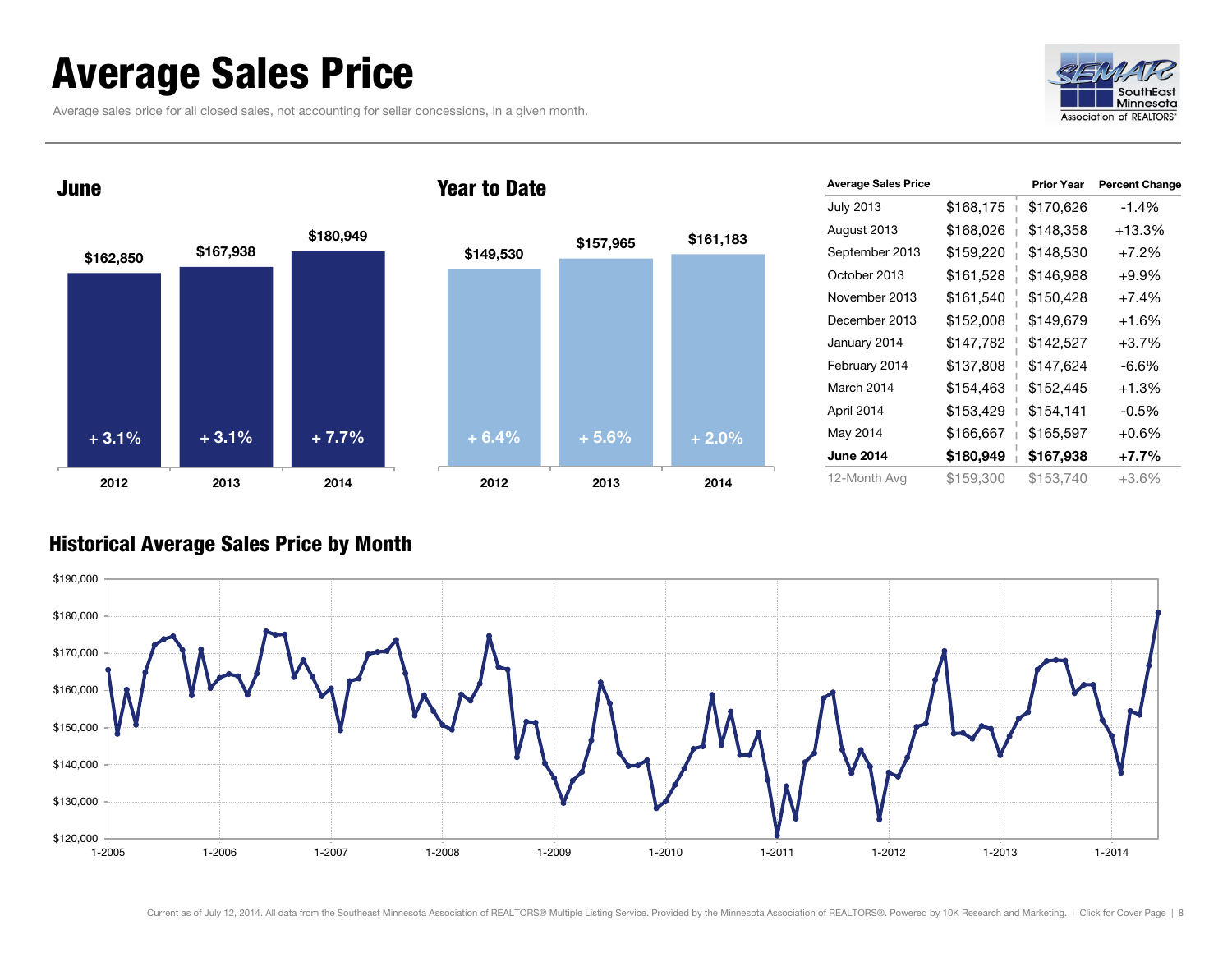### <span id="page-8-0"></span>Percent of Original List Price Received

Percentage found when dividing a property's sales price by its original list price, then taking the average for all properties sold in a given month, not accounting for seller concessions.





| Pct. of Orig. Price Received |       | <b>Prior Year</b> | <b>Percent Change</b> |
|------------------------------|-------|-------------------|-----------------------|
| <b>July 2013</b>             | 94.7% | 93.1%<br>T        | $+1.7%$               |
| August 2013                  | 94.2% | 92.1%             | $+2.3%$               |
| September 2013               | 93.1% | 90.7%             | $+2.6%$               |
| October 2013                 | 91.9% | 91.8%             | $+0.1%$               |
| November 2013                | 92.1% | 91.1%             | $+1.1\%$              |
| December 2013                | 91.2% | 90.3%             | $+1.0%$               |
| January 2014                 | 90.5% | 91.8%             | $-1.4%$               |
| February 2014                | 90.7% | 90.7%             | $0.0\%$               |
| March 2014                   | 92.8% | 91.9%             | $+1.0%$               |
| April 2014                   | 93.6% | 93.1%             | $+0.5%$               |
| May 2014                     | 93.7% | 94.5%             | $-0.8\%$              |
| <b>June 2014</b>             | 94.5% | 94.9%             | $-0.4\%$              |
| 12-Month Avg                 | 92.8% | 92.2%             | $+0.7%$               |

#### Historical Percent of Original List Price Received by Month

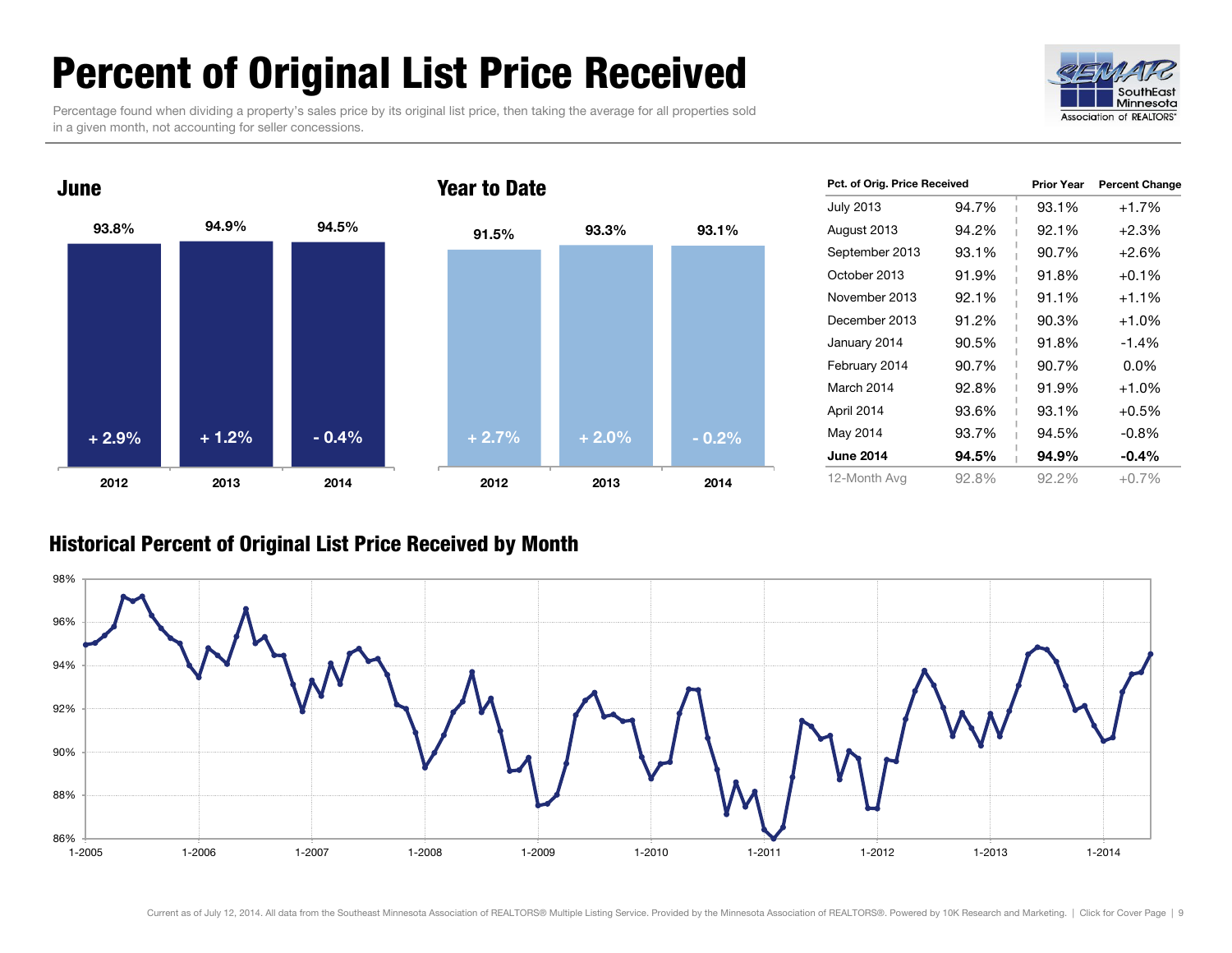## <span id="page-9-0"></span>Housing Affordability Index

This index measures housing affordability for the region. An index of 120 means the median household income is 120% of what is necessary to qualify for the median-priced home under prevailing interest rates. A higher number means greater affordability.





| <b>Affordability Index</b> |     | <b>Prior Year</b> | <b>Percent Change</b> |
|----------------------------|-----|-------------------|-----------------------|
| <b>July 2013</b>           | 237 | 257               | -7.8%                 |
| August 2013                | 243 | 280               | $-13.2%$              |
| September 2013             | 270 | 303               | $-10.9%$              |
| October 2013               | 257 | 303               | $-15.2%$              |
| November 2013              | 270 | 291               | $-7.2\%$              |
| December 2013              | 289 | 304               | $-4.9%$               |
| January 2014               | 315 | 300               | $+5.0%$               |
| February 2014              | 310 | 288               | $+7.6%$               |
| March 2014                 | 276 | 287               | -3.8%                 |
| April 2014                 | 284 | 288               | $-1.4%$               |
| May 2014                   | 265 | 259               | $+2.3%$               |
| <b>June 2014</b>           | 254 | 236               | +7.6%                 |
| 12-Month Avg               | 273 | 283               | -3.5%                 |

#### Historical Housing Affordability Index by Month

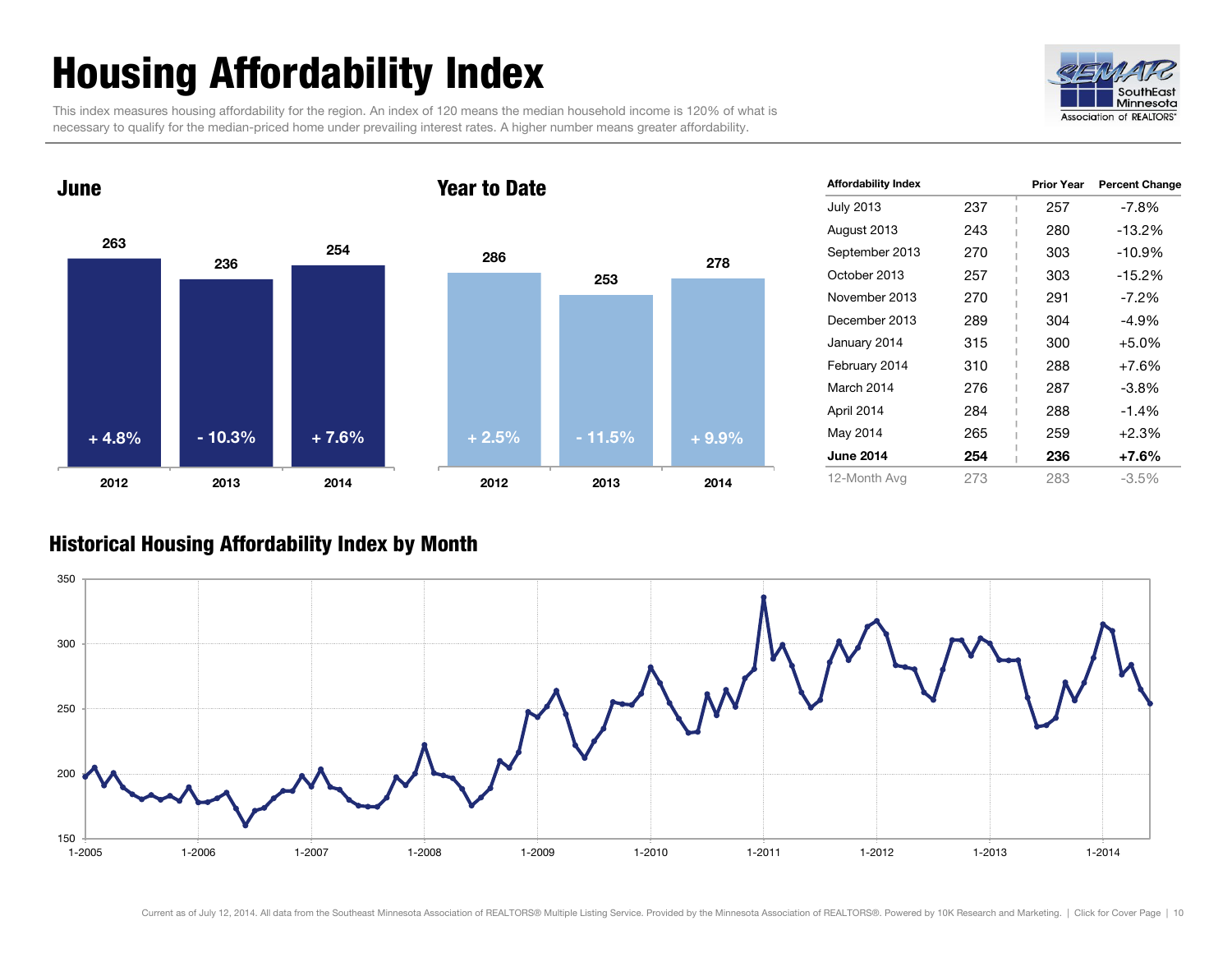### <span id="page-10-0"></span>Inventory of Homes for Sale

The number of properties available for sale in active status at the end of a given month.





#### Historical Inventory of Homes for Sale by Month

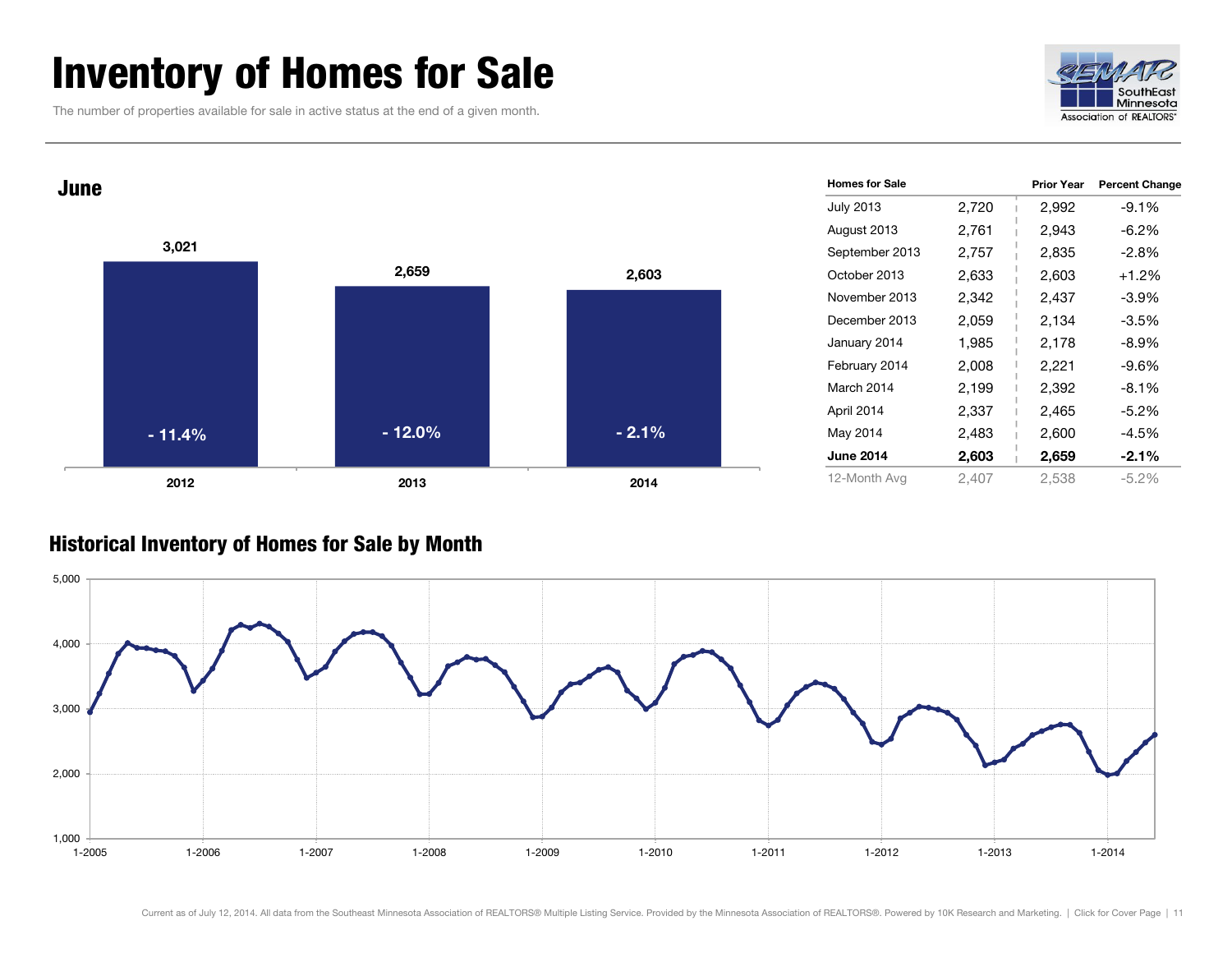### <span id="page-11-0"></span>Months Supply of Inventory

The inventory of homes for sale at the end of a given month, divided by the average monthly pending sales from the last 12 months.





#### Historical Months Supply of Inventory by Month